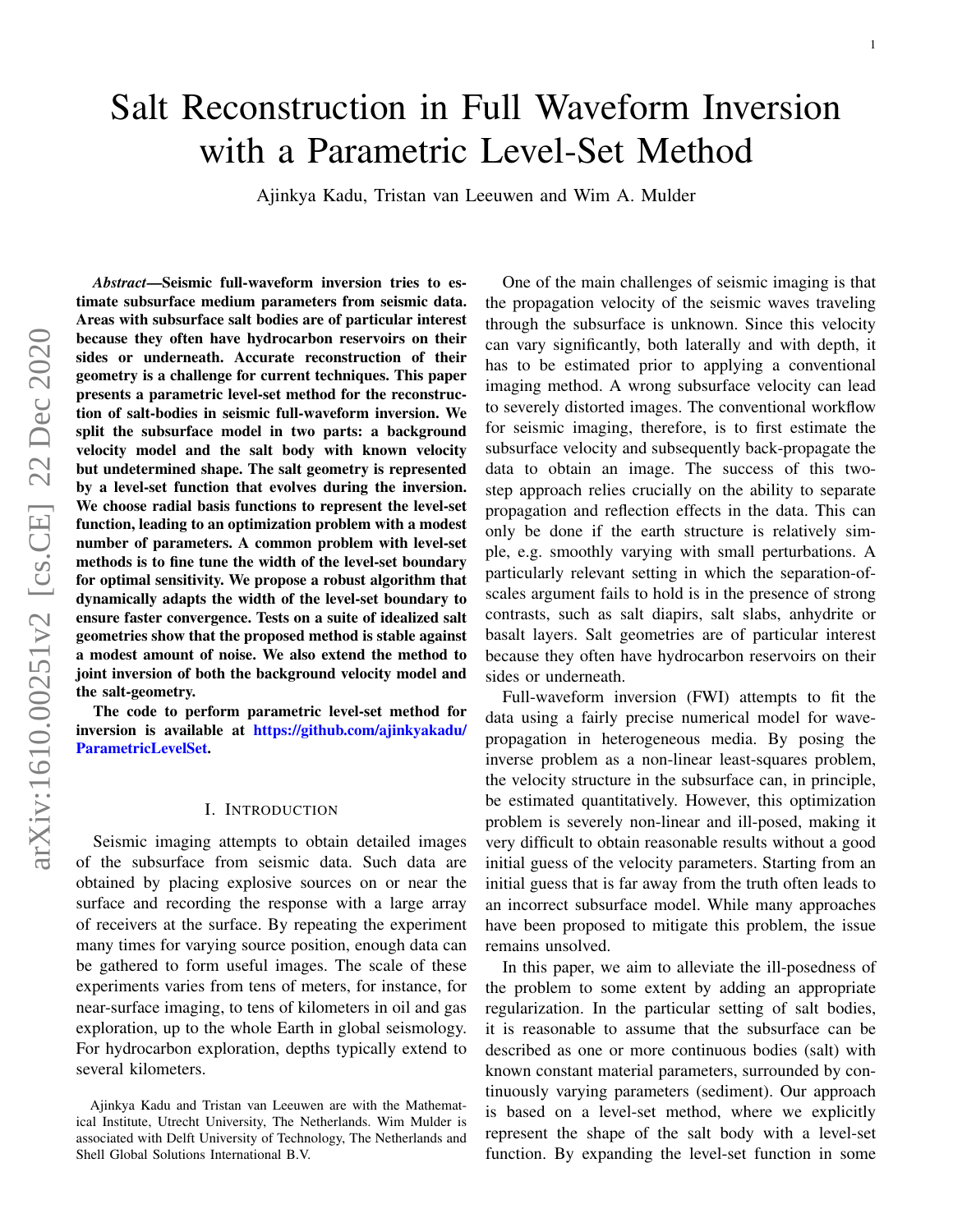basis, we greatly reduce the effective number of parameters and obtain a non-linear optimization problem that is better behaved than the original non-linear least-squares problem.

The paper is organized as follows. In Section [II,](#page-1-0) we review the details of the classical FWI approach and give an overview regularization approaches specifically aimed at the reconstruction of salt bodies. In Section [III,](#page-2-0) we present the basics of the parametric level-set method and discuss several practical issues in detail. Numerical results on a stylized seismic example are presented in Section [IV.](#page-5-0) Finally, Section [V](#page-7-0) concludes the paper.

# II. FULL WAVEFORM INVERSION

<span id="page-1-0"></span>Full waveform inversion (FWI) is non-linear datafitting scheme aiming to retrieve detailed estimates of subsurface properties from seismic data. The basic workflow of FWI is as follows: *(1)* predict the observed data by solving a wave-equation, given an initial guess of the subsurface velocity, *(2)* compute the difference between predicted and observed data, and *(3)* update the velocity in order to improve the data fit. This process is repeated in an iterative fashion until the residual drops below some tolerance. An excellent overview of various flavors of this basic scheme can be found in [\[51\]](#page-11-0).

There are several ways to model seismic wave propagation, We refer the reader to the reviews by [\[9\]](#page-9-0) and [\[50\]](#page-11-1). For our purpose, it suffices to consider a twodimensional scalar Helmholtz equation that models the acoustic pressure:

<span id="page-1-1"></span>
$$
\omega^{2} m(\boldsymbol{x}) u(\omega, \boldsymbol{x}) + \nabla^{2} u(\omega, \boldsymbol{x}) = q(\omega, \boldsymbol{x}), \qquad (1)
$$

where  $x \in \mathbb{R}^2$  denotes the subsurface position,  $m(x)$ is the squared slowness with units  $s^2/m^2$ ,  $\omega$  is the angular frequency, q the source term and  $u$  the pressure wavefield. We consider an unbounded domain and impose Sommerfeld radiation boundary conditions [\[4\]](#page-8-0). The observed data are modeled by solving [\(1\)](#page-1-1) for several sources  $\{q_i\}_{i=1}^{n_s}$  and sampling the resulting wavefields  $u_i$ at locations  $\{x_j\}_{j=1}^{n_r}$  and frequencies  $\{\omega_k\}_{k=1}^{n_f}$ , i.e.,

$$
d_{ijk} = u_i(\omega_k, \boldsymbol{x}_j).
$$

The inverse problem is now to retrieve  $m(x)$  from a set of observations  $d_{ijk}$ . This problem has been extensively studied and uniqueness results are available for a few specific cases, including layered earth-models, small perturbations around a known smooth reference medium and asymptotic versions of the problem. We refer to [\[45\]](#page-11-2) for an extensive overview.

#### *A. Discretization and optimization*

A common approach to the inverse problem is to first discretize and solve the wave equation for forward modelling and to subsequently formulate a finite-dimensional data-fitting problem.

A fintie-difference discretization of  $(1)$  on an N-point grid with absorbing boundary conditions leads to a sparse system of equations

$$
A(\omega, m)u = q,
$$

where  $A \in \mathbb{C}^{N \times N}$  is structurally symmetric and indefinite. Various dispersion-minimizing finite-difference stencils have been proposed in the literature [\[18\]](#page-9-1), [\[41\]](#page-10-0), [\[48\]](#page-11-3) and several absorbing boundary conditions are described in [\[10\]](#page-9-2), [\[11\]](#page-9-3).

The system of equations can be solved by a decomposition of A such as the LU (lower and upper triangular) decomposition. The advantage of this direct approach is that, once the decomposition has been performed, the system can be solved efficiently for multiple sources by forward and backward substitution [\[22\]](#page-10-1), [\[24\]](#page-10-2). The direct approach with nested dissection [\[15\]](#page-9-4) is efficient for 2-D problems [\[17\]](#page-9-5), [\[18\]](#page-9-1), [\[44\]](#page-11-4). However, the time and memory complexities of LU factorization and its limited scalability on large-scale distributed memory platforms prevent its application to large-scale 3-D problems that may involve more than 10 million unknowns [\[27\]](#page-10-3). Helmholtzspecific factorization methods have been developed [\[52\]](#page-11-5), but these are only suitable when the computational cost can be amortized over many sources.

Iterative solvers provide an alternative approach for solving the Helmholtz equation [\[12\]](#page-9-6), [\[19\]](#page-10-4), [\[30\]](#page-10-5), [\[35\]](#page-10-6). These iterative solvers are usually implemented with Krylov subspace methods [\[37\]](#page-10-7) that are preconditioned by solving a damped Helmholtz equation. The solution of the damped equation is computed efficiently with a multigrid method. The main advantage of the iterative approach is the low memory requirement, although the main drawback results from the difficulty to design an efficient preconditioner because  $A$  is indefinite [\[13\]](#page-9-7). Also, the iterative scheme has to be started again for each source.

Organizing the observations in a vector  $\mathbf{d} \in \mathbb{C}^M$  with  $M = n_s n_r n_f$ , we introduce the forward operator

$$
\boldsymbol{d} = F(\boldsymbol{m}).
$$

Application of the forward operator on a given model m involves the solution of  $n_f n_s$  Helmholtz equations, including the LU-decomposition, and constitutes the main computational cost of FWI.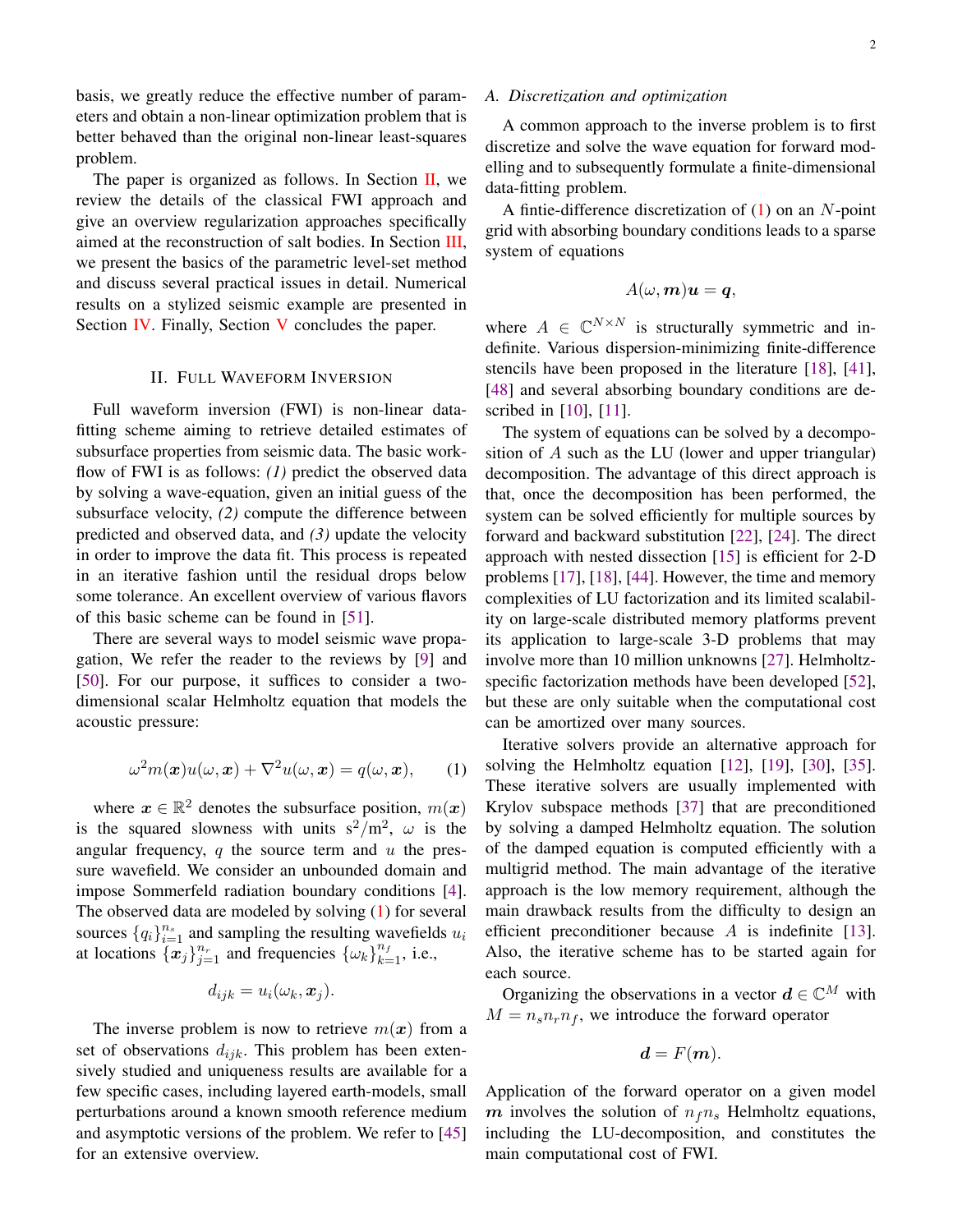The conventional least-squares formulation of FWI can now be expressed as

<span id="page-2-1"></span>
$$
\min_{\mathbf{m}} \left\{ f(\mathbf{m}) = \frac{1}{2} ||F(\mathbf{m}) - \mathbf{d}||_2^2 \right\}.
$$
 (2)

This optimization problem is typically solved with a Newton-like algorithm [\[34\]](#page-10-8):

$$
\boldsymbol{m}_{k+1} = \boldsymbol{m}_k - \lambda_k \boldsymbol{H}_k^{-1} \nabla f(\boldsymbol{m}_k),
$$

where  $\lambda_k$  is the step size and  $H_k$  denotes (an approximation of) the Hessian of  $f$  at iteration  $k$ . The gradient of the objective is given by

$$
\nabla f(\boldsymbol{m}) = J(\boldsymbol{m})^*(F(\boldsymbol{m}) - \boldsymbol{d}),
$$

where  $J(m)$  is the Jacobian of F and  $J^*$  denotes its adjoint. In practice, the Jacobian matrix is never formed explicitly but its action is computed using the *adjointstate method* [\[16\]](#page-9-8). This entails solving  $n_s n_f$  linear systems with  $A^*$  and the residual as right-hand sides. The action of the (Gauss-Newton) Hessian may be computed in a similar fashion at the cost of additional Helmholtzsolves [\[34\]](#page-10-8). This can be done cheaply in 2D if the LU factors are stored in memory [\[26\]](#page-10-9).

#### *B. Ill-posedness and local minima*

Unfortunately, waveform inversion is hampered by the presence of local minima in  $f$  [\[38\]](#page-10-10). In practice, this requires a good initial estimate of the parameters  $m$ . To circumvent this problem, the data can be inverted in a multi-scale fashion, starting at some lowest frequency available in the data and using the inversion result to initialize a next pass at a higher frequency [\[8\]](#page-9-9). The low frequencies are important in reconstructing the largescale variations in the model, while high frequencies fill in the details. Other multi-scale continuation approaches have been proposed as well [\[6\]](#page-9-10), [\[8\]](#page-9-9), [\[33\]](#page-10-11), [\[43\]](#page-10-12). All of these will fail, however, when the initial guess does not explain the observations well enough for the lowest available frequency.

Many alternative formulations have been proposed that depart from the usual data-fitting approach [\[5\]](#page-9-11), [\[31\]](#page-10-13), [\[46\]](#page-11-6), [\[47\]](#page-11-7), [\[49\]](#page-11-8). While these approaches can to some extent mitigate the non-linearity of the problem, they do not solve the inherent ill-posedness of the problem. This means that some features of  $m$  are simply not recoverable, regardless of the method we use to estimate the parameters. To address this problem, we need to add regularization.

#### *C. Regularization*

We distinguish two types of regularization: *implicit* regularization, where we add a penalty  $\rho(m)$  to the objective in [\(2\)](#page-2-1) to penalize unwanted features, and *explicit* regularization, where we expand  $m$  in an appropriate basis that contains only the features we desire. For example, when we expect the model to vary smoothly, we can penalize the second derivative by a penalty term

$$
\rho(\boldsymbol{m})=\|\boldsymbol{L}\boldsymbol{m}\|_2^2,
$$

with  $L$  the discrete Laplace operator. Alternatively, we can choose a representation of the form

$$
\boldsymbol{m} = \boldsymbol{B}\boldsymbol{a},
$$

where  $B$  consists of smooth basis functions such as Bsplines. This type of regularization works well when the scales of the model are separable, since we can invert for a smoothly varying velocity from low-frequency data [\[8\]](#page-9-9).

In some geological settings, however, the scales do *not* separate, and we need to find an alternative form of regularization. If we expect our model to have strong discontinuities, a popular choice is a Total-Variation (TV) regularization with  $\rho(m) = ||Dm||_1$ , with D a discrete gradient operator [\[21\]](#page-10-14), [\[36\]](#page-10-15). A natural basis is hard to define in this case. Alternatively, we can regularize the model by imposing the constraint  $||Dm||_1 \leq \tau$  [\[14\]](#page-9-12).

A disadvantage is that TV regularization acts globally and causes the model to be blocky everywhere. Nevertheless, some promising results have been obtained recently [\[2\]](#page-8-1), [\[3\]](#page-8-2), [\[14\]](#page-9-12).

# III. LEVEL-SET METHOD

<span id="page-2-0"></span>Here, we investigate an alternative to TV regularization and propose a mixed representation for the particular case of salt bodies. We represent  $m(x)$  as being constant in a certain region and continuously varying elsewhere. We start again from the continuous formulation of the inverse problem and derive a finite-dimensional optimization problem analogous to  $(2)$ . We represent m as

$$
m(\boldsymbol{x}) = \begin{cases} m_1 & \text{if } \boldsymbol{x} \in \Omega, \\ m_0(\boldsymbol{x}) & \text{otherwise.} \end{cases}
$$

Here,  $\Omega$  indicates the salt-body,  $m_1$  is the constant value of the model parameter inside the salt body and  $m_0(x)$ denotes the spatially varying parameters in the sediment. Fig. [1](#page-3-0) sketches three different models, representing the smooth variation, blocky structure and a combination of both. Model 1 is a typical sediment structure, while model 2 represents the salt geometry. We generally expect a seismic velocity distribution similar to model 3, combining model 1 & 2.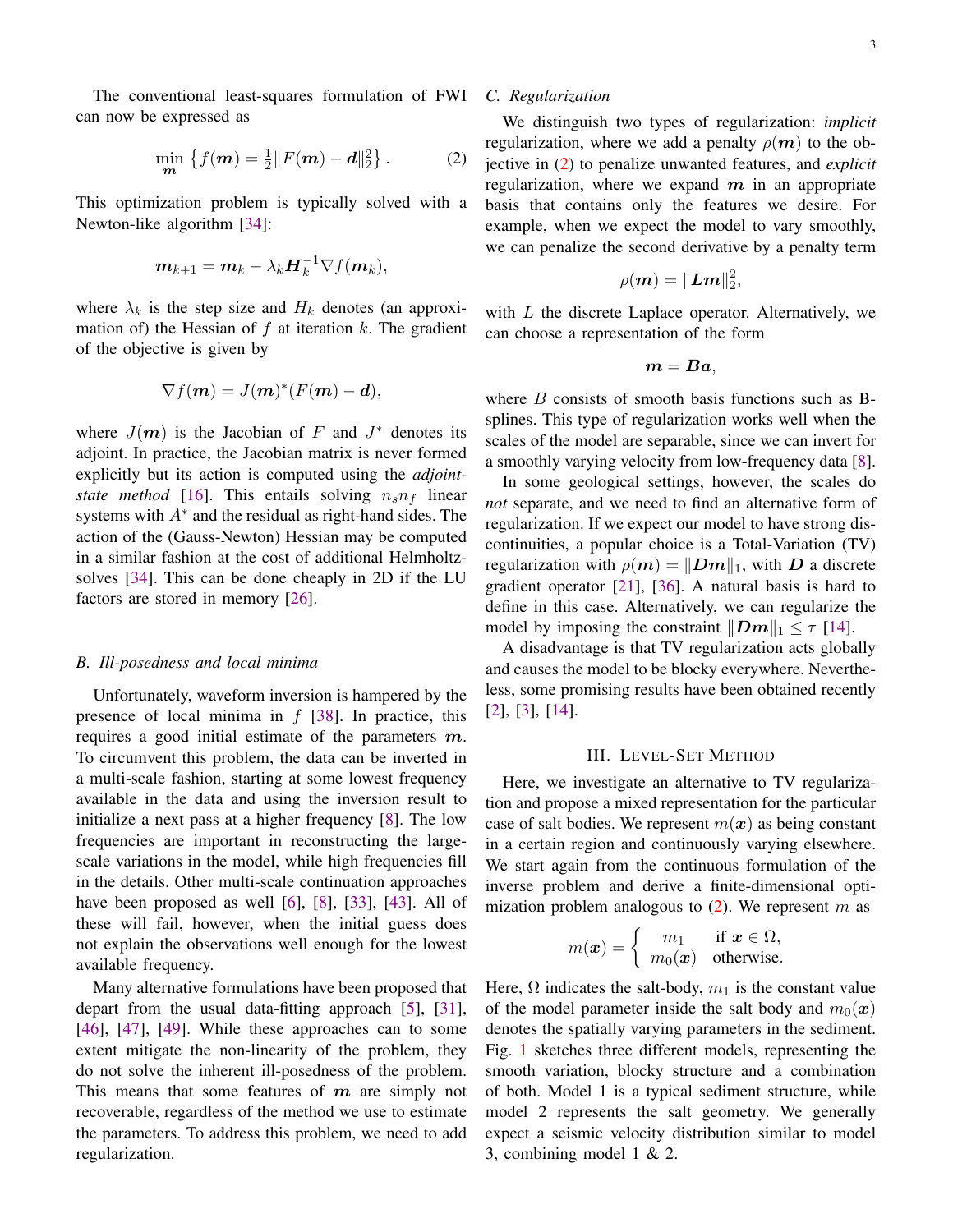

<span id="page-3-0"></span>Fig. 1. Model 1: smooth velocity variation (sediment). Model 2: circular blob with higher velocity (salt). Model 3: combination of smooth variation and blocky model.

We can represent the model formally as

$$
m(\boldsymbol{x}) = [1 - \chi_{\Omega}(\boldsymbol{x})]m_0(\boldsymbol{x}) + \chi_{\Omega}(\boldsymbol{x})m_1,
$$

where  $\chi_{\Omega}(x)$  is the indicator function of  $\Omega$ . The inverse problem now consists of finding the set  $\Omega$  and the model parameters  $m_0(x)$  and  $m_1$ .

The basic idea behind the level-set method is to represent the domain  $\Omega$  through a level-set function as  $\Omega = \{x \mid \phi(x) \geq 0\}$  [\[25\]](#page-10-16), [\[28\]](#page-10-17). This then leads us to represent the indicator function as  $\chi_{\Omega}(x) = h(\phi(x))$ , where h is the Heaviside function  $h(s) = (1 + sign(s))/2$ .

To be able to compute sensitivities, one typically uses a smooth approximation of the Heaviside function. A common choice is

$$
h_{\epsilon}(s) = \frac{1}{1 + e^{-s/\epsilon}},
$$

where  $h_{\epsilon} \to h$  as  $\epsilon \to 0$ . This function has the nice property that its derivative is everywhere non-zero. A disadvantage is that, in order to accurately represent the indicator function, the level-set function  $\phi$  will need to tend to  $\pm\infty$ . This induces very steep gradients in  $\phi$ around the boundary of the level-set. In turn, these steep gradients in  $\phi$  require that we pick a proportionally large  $\epsilon$  to remain sensitive to changes in the level-set. This suggest that we pick  $\epsilon$  in accordance with the (maximum) gradient of  $\phi$ . We will get back to this observation in Section [III-C.](#page-4-0)

To avoid some of these issues, we use a smooth Heaviside defined by

$$
h_{\epsilon}(s) = \begin{cases} 0 & \text{if } s < -\epsilon, \\ \frac{1}{2} \left[ 1 + \frac{s}{\epsilon} + \frac{1}{\pi} \sin(\frac{\pi s}{\epsilon}) \right] & \text{if } -\epsilon \le s \le \epsilon, \\ 1 & \text{if } s > \epsilon. \end{cases}
$$

To avoid getting trapped in the region where  $h'_\epsilon = 0$ , we again have to pick  $\epsilon$  in accordance with the (maximum) gradient of  $\phi$ . A practical heuristic to pick  $\epsilon$  and adapt it to the current  $\phi$  will be discussed in Section [III-C.](#page-4-0)

The level-set method was originally introduced for tracking regions in fluid flow applications, providing a natural way to evolve the level-set by solving a Hamilton-Jacobi equation [\[29\]](#page-10-18). In applications like FWI, it is not obvious how to update  $\phi$  away from the boundary of  $\Omega$ , because  $h'_{\epsilon}(x)$  quickly tends to zero. The problem of finding the level-set function is ill-posed.

# *A. A parametric level-set approach*

To mitigate this, we adopt a method proposed in [\[1\]](#page-8-3) and represent the level-set function with a finite set of radial basis functions (RBFs):

$$
\phi(\boldsymbol{x}) = \sum_{i=1}^{L} \alpha_i \Psi(\beta || \boldsymbol{x} - \boldsymbol{\xi}_i ||_2),
$$

where  $\Psi(r)$  is a RBF,  $\xi_i$  are the nodes and  $\beta$  is a scaling parameter. The choice of RBF will be discussed in more detail in the next subsection.

Discretization on an N-point grid leads to the socalled RBF-kernel matrix  $\boldsymbol{K} \in \mathbb{R}^{N \times L}$  with elements  $k_{ij} = \Psi(\beta || \mathbf{x}_i - \boldsymbol{\xi}_j ||_2)$ , allowing us to represent the parameters as

<span id="page-3-3"></span>
$$
\boldsymbol{m}(\boldsymbol{m}_0, m_1,\boldsymbol{\alpha}) = \boldsymbol{m}_0 \odot (1-h_{\epsilon}(\boldsymbol{K}\boldsymbol{\alpha})) + m_1 h_{\epsilon}(\boldsymbol{K}\boldsymbol{\alpha}), \tag{3}
$$

where  $\odot$  represents element-wise multiplication, also known as Hadamard product. We can now define the corresponding optimization problem for the parametric level-set approach, for fixed  $m_0, m_1$ , as

<span id="page-3-1"></span>
$$
\min_{\mathbf{\alpha}} \{ \widetilde{f}(\mathbf{\alpha}) = \frac{1}{2} || F(m(\mathbf{\alpha})) - \mathbf{d} ||_2^2 \}.
$$
 (4)

The gradient of this objective is given by

<span id="page-3-2"></span>
$$
\nabla \widetilde{f}(\alpha) = \left(\frac{\partial \mathbf{m}}{\partial \alpha}\right)^T \nabla f(\mathbf{m}(\alpha)),\tag{5}
$$

where

$$
\frac{\partial \boldsymbol{m}}{\partial \boldsymbol{\alpha}} = \text{diag} \left\{ (m_1 \mathbf{1} - \boldsymbol{m}_0) \odot h'_{\epsilon}(\boldsymbol{K} \boldsymbol{\alpha}) \right\} \boldsymbol{K}.
$$

#### *B. Radial basis functions*

Radial basis functions are a means to approximate smooth multivariate functions. They have been extensively studied in the context of the interpolation of scattered data in high dimensions and for meshless methods [\[7\]](#page-9-13), [\[32\]](#page-10-19), [\[54\]](#page-11-9). RBFs are classified into two main types, global RBFs, which have infinite support, and compactly supported RBFs. Next, we discuss some relevant properties when we consider approximating a given smooth function  $\phi$  using RBFs.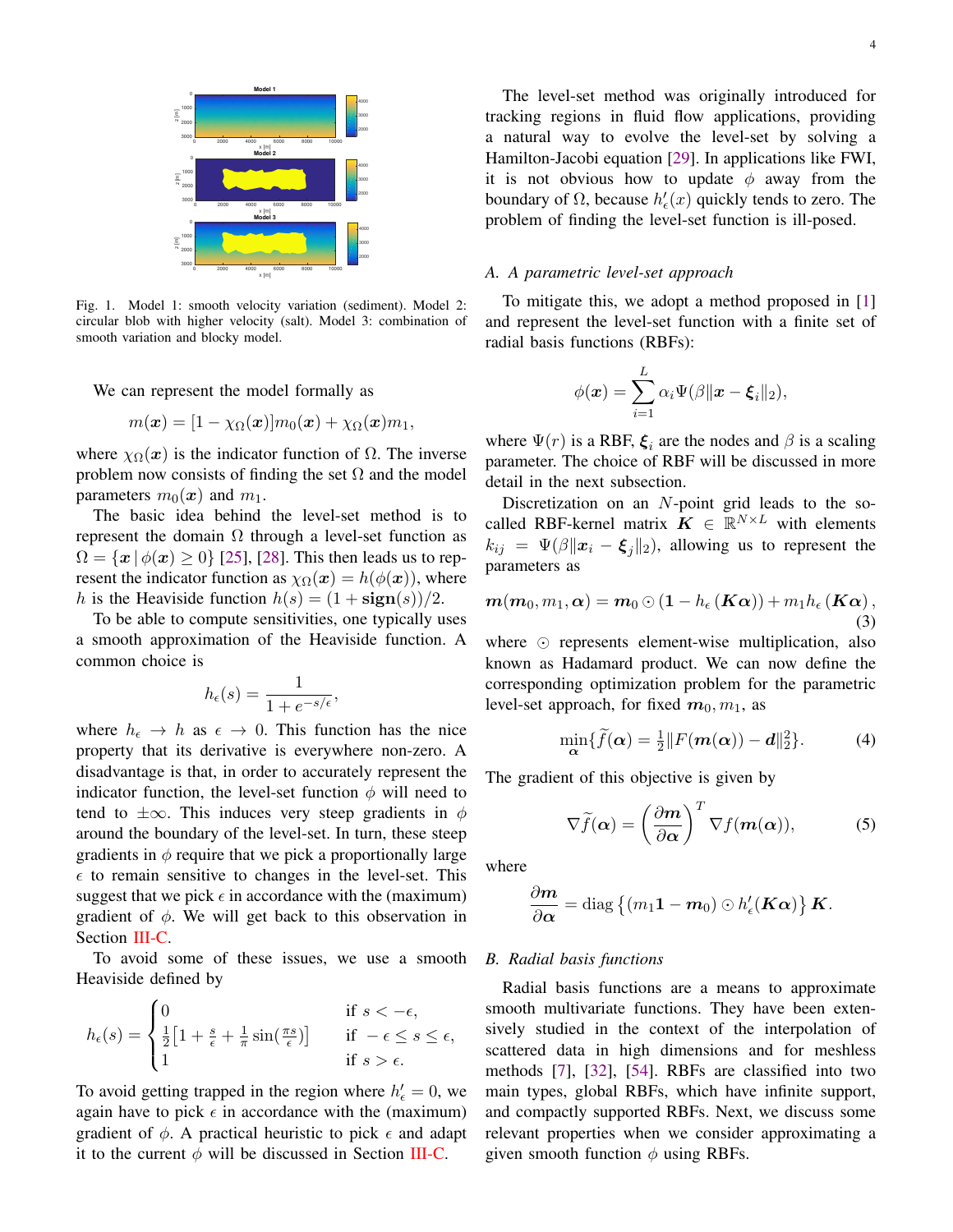TABLE I GLOBAL RBFS.

<span id="page-4-1"></span>

| Name                 | $\Psi(r)$      |
|----------------------|----------------|
| Gaussian             | $\exp(-r^2)$   |
| Multiquadric         | $\sqrt{1+r^2}$ |
| Inverse multiquadric |                |
| Inverse quadratic    |                |
| Thin-plate spline    |                |

#### TABLE II

<span id="page-4-3"></span>WENDLAND COMPACTLY-SUPPORTED RBFS. HERE,  $k$  denotes THE ORDER OF SMOOTHNESS (I.E.,  $\phi$  is K TIMES CONTINUOUSLY DIFFERENTIABLE).

| Name $ \Psi(r) $ |                                                                                                                                                                                               |  |
|------------------|-----------------------------------------------------------------------------------------------------------------------------------------------------------------------------------------------|--|
|                  | Wendland-1 $\begin{cases} (1-r)_+^2 \\ (1-r)_+^4(4r+1) \\ (1-r)_+^6(35r^2+18r+3) \end{cases}$<br>Wendland-3 $\begin{cases} (1-r)_+^6(35r^2+18r+3) \\ (1-r)_+^8(32r^3+25r^2+8r+1) \end{cases}$ |  |
|                  |                                                                                                                                                                                               |  |
|                  |                                                                                                                                                                                               |  |
|                  |                                                                                                                                                                                               |  |

.

*1) Global RBFs:* Global RBFs have infinite support and hence the RBF kernel matrix K is dense. An overview of several common global RBFs is given in Table [I](#page-4-1) and their radial behavior is shown in Fig. [2a.](#page-4-2) For multiquadric and thin-plate spline, the kernel matrix is positive definite [\[23\]](#page-10-20). Among the advantages of global RBFs are (1) highly accurate and often exponentially convergent, (2) easy applicable to high-dimensional problems, (3) meshless in the approximation of multivariate scattered data and (4) numerical accuracy is easily improved by adding more points in regions with large gradients.

However, the corresponding interpolation matrix is dense and ill-conditioned and therefore sensitive to the shape parameter. As a result, the application of traditional RBF interpolation to large-scale problems is computationally expensive.

*2) Compactly supported RBF:* these result in a sparse, positive definite, and generally better conditioned kernel matrix [\[53\]](#page-11-10). However, the order of approximation is usually less than with global RBFs. Table [II](#page-4-3) provides an overview of some common compactly supported RBFs. Fig. [2b](#page-4-4) presents their radial behavior.

# <span id="page-4-0"></span>*C. Shape representation*

To determine which type of RBF is most suitable for our purpose, we study how well we can represent typical salt bodies with various RBFs. These salt models are discretized on a cartesian grid with grid spacing  $h$ . We choose the nodes of the RBFs on a cartesian grid with

<span id="page-4-2"></span>

<span id="page-4-4"></span>Fig. 2. (a) Various types of global RBF. (b) Various types of Wendland RBFs.

a larger grid spacing  $h_r = 5h$  and normalize the scale parameter for the compactly supported RBFs with  $\beta =$ 1  $\frac{1}{\gamma h_r}.$ 

We determine the coefficients  $\alpha$  by solving

$$
\min_{\boldsymbol \alpha}\tfrac{1}{2}\|h_{\epsilon}(\boldsymbol K_{\gamma} \boldsymbol \alpha)-\boldsymbol m\|_2^2,
$$

with a L-BFGS method. Results for the Wendland-4 RBF with  $\gamma = 4$  and  $\epsilon = 10^{-1}$  are shown in Fig. [3\(](#page-5-1)a– d). The lower-order Wendland RBFs gave a less good approximation. Results with the global RBFs are similar to those of the compact ones.

As noted earlier in Section [III,](#page-2-0) we need to pick  $\epsilon$ in accordance with the (current) level-set function in order to have optimal sensitivity. We propose to choose  $\epsilon$  adaptively based on the current level-set function as

<span id="page-4-5"></span>
$$
\epsilon = \frac{1}{2}\kappa \left[ \max(K_{\gamma}\alpha) - \min(K_{\gamma}\alpha) \right].
$$
 (6)

This choice of  $\epsilon$  with  $\kappa = 10^{-1}$  produced the results in Fig.  $3(e-h)$  $3(e-h)$ .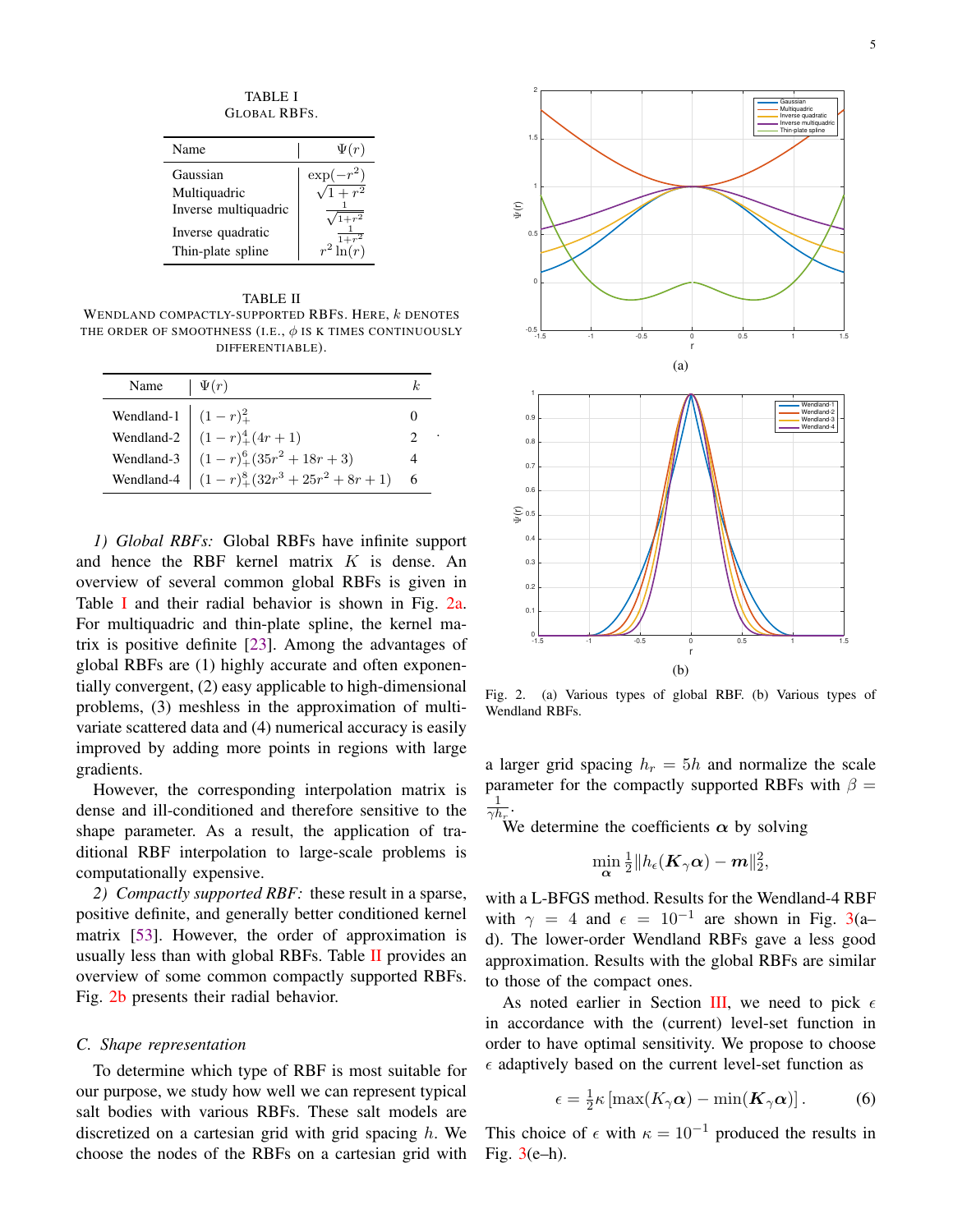

<span id="page-5-1"></span>Fig. 3. Improved reconstructions from new formulation of  $\epsilon$  (red dotted line denotes reconstructed level-set).

# *D. Algorithm*

Algorithm [1](#page-5-2) summarizes parametric level-set full waveform inversion (PLS-FWI).

# <span id="page-5-2"></span>Algorithm 1 PLS-FWI Basic Algorithm

- Input: Data d, forward modeling operator F, estimate of background parameter  $m_0$ , salt parameter  $m_1$ , RBF kernel matrix  $K_{\gamma}$ , initial estimate of weights α
- **Output:** model m
- 1:  $\kappa \leftarrow 0.1$
- 2: for  $j = 1$  to itermax do
- 3: compute Heaviside  $\epsilon$  from equation [\(6\)](#page-4-5)
- 4: compute misfit  $f(\alpha)$  from equation [\(4\)](#page-3-1) and gradient  $\nabla f(\alpha)$  from equation [\(5\)](#page-3-2)

5: 
$$
\alpha \leftarrow \alpha + \lambda \widetilde{H}^{-1} \nabla \widetilde{f}(\alpha)
$$

- 6: end for
- 7:  $\epsilon \leftarrow 0$
- 8: compute  $m$  from equation [3.](#page-3-3)

Algorithm [2](#page-5-3) outlines the multi-scale approach of PLS-FWI. We reduce  $\kappa$  for Heaviside  $\epsilon$  after every frequency band to decrease the size of level-set boundary. The idea is to start optimization with large boundary (high  $\kappa$ ) and small initial level-set to capture large sensitivity, allowing for large updates. Decreasing the level-set boundary then provides sharper images.

# <span id="page-5-3"></span>Algorithm 2 PLS-FWI Multi-scale Algorithm

**Input:** Data  $d \in \mathbb{R}^{n_s \times n_r \times n_f}$ , forward modeling operator F, estimate of background parameter  $m_0$ , salt parameter  $m_1$ , RBF kernel matrix  $\mathbf{K}_{\gamma}$ , initial estimate of weights  $\alpha$ 

**Output:** model m

- 1:  $\kappa \leftarrow 0.1$
- 2: for  $i = 1$  to  $n_f$  do
- 3: Compute  $\alpha$  from PLS-FWI basic algorithm [1](#page-5-2)

4:  $\kappa \leftarrow 0.8\kappa$ 

5: end for

6:  $\epsilon \leftarrow 0$ 

7: compute  $m$  from equation [3.](#page-3-3)

# IV. RESULTS

<span id="page-5-0"></span>To demonstrate the applicability of the parametric level-set full waveform inversion, we perform simulations on four different velocity models. These models are shown in Fig. [4.](#page-7-1) Each has a background velocity increasing linearly with depth as  $1500 + bz$  with  $b = 0.8333$ . The salt bodies in these model have a constant velocity of 4500 m/s. We choose a grid spacing of 50 m in each direction, providing a total of  $N = 201 \times 61$  grid points.

The acquisition setup is shown in Fig.  $5a$ , with 50 sources placed at top of the model and 100 receivers placed at the depth of 50 m. Also shown is the part of the model to which the data are most sensitive. Features of the model in the lower left and right corners are hard to recover because of the limited aperture.

We use a frequency-domain finite-difference code [\[42\]](#page-10-21) to generate the data for frequencies between 2.5 and 3.5 Hz with a spacing of  $6.25 \times 10^{-2}$  Hz. The data are weighted in frequency by a Ricker wavelet with a peak frequency of 15 Hz. For the inversion, we select four bands,  $[2.5 - 2.75]$  Hz,  $[2.75 - 3.0]$  Hz,  $[3.0 - 3.25]$  Hz and  $[3.25 - 3.5]$  Hz, each with 4 four frequencies.

For PLS-FWI, the RBF grid has a spacing of 250 m in both directions. As shown in Fig. [5b,](#page-7-3) two extra layers of RBF nodes are added outside the physical domain to provide flexibility in reconstructing the level-set near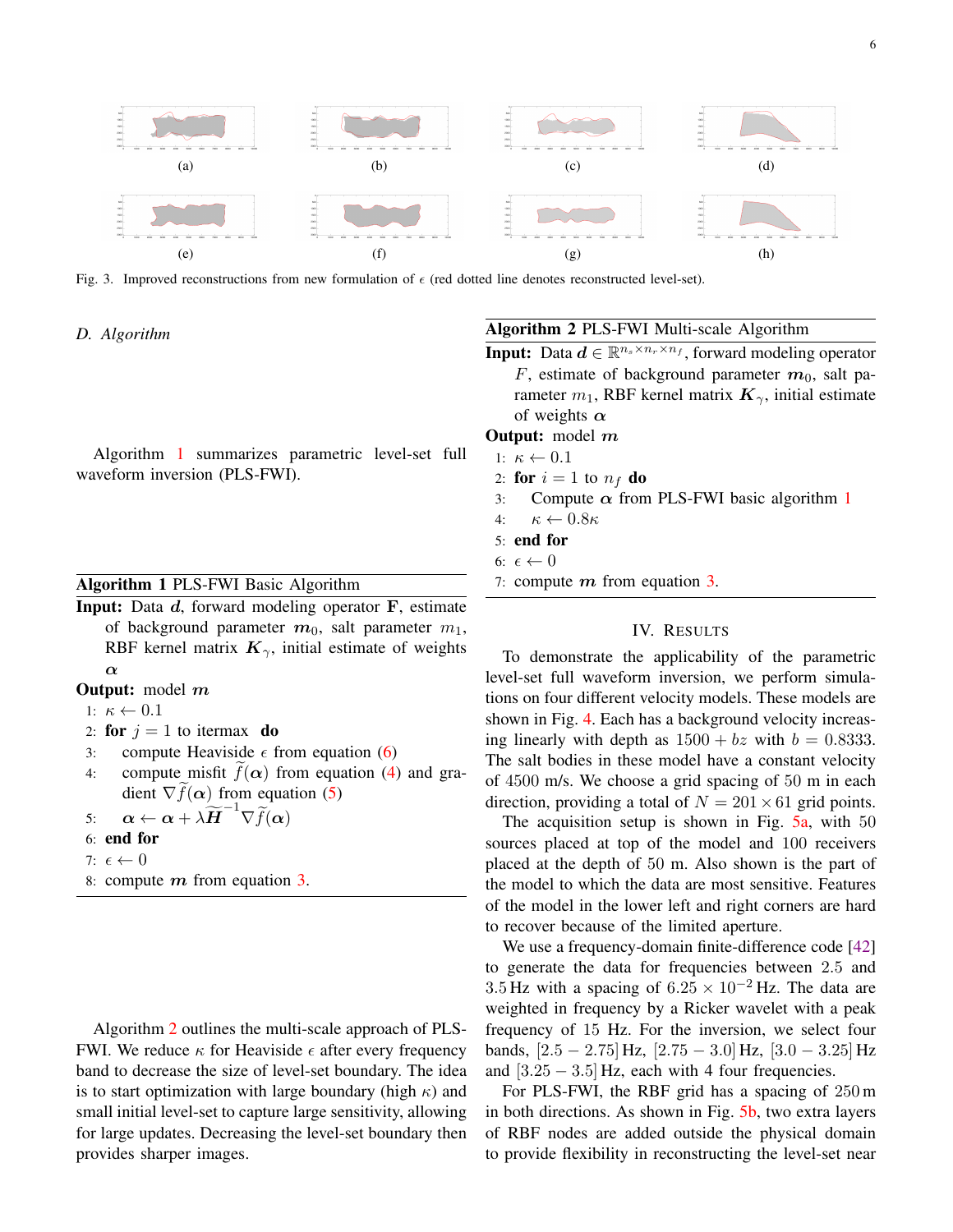the boundary. We use a fourth-order Wendland RBF with  $\gamma = 4$  and choose  $\epsilon$  adaptively as described in Section [III-C.](#page-4-0)

We compare FWI and PLS-FWI on noise-free and on data with white noise, with an SNR of 10 dB. Finally, we perform a joint reconstruction of both the salt geometry and the background model  $m_0 = 1500 + bz$ , parametrized by the slope b.

For FWI, we use a projected Quasi-Newton method [\[40\]](#page-10-22) to solve the resulting optimization problem with bound-constraints on  $m$  to ensure that the velocity stays within the feasible range of [1500, 4500] m/s. To solve the resulting optimization problem in  $\alpha$  (PLS-FWI), we rely on the L-BFGS approximation of the Hessian [\[39\]](#page-10-23). We perform 150 iterations per frequency band. For joint salt and background reconstruction with PLS-FWI, we use a bisection method to find the optimal  $b$ .

#### *A. Salt geometry determination*

The initial model for conventional FWI and the background model for PLS-FWI are taken to be the same, linearly increasing velocity models as in the true ones. For PLS-FWI, we let  $m_1$  correspond to the true velocity in the salt and initialize the level-set as shown in Fig. [5b.](#page-7-3)

*1) Noise-free data:* Fig. [6a,](#page-8-4) [6c,](#page-8-5) [6e](#page-8-6) and [6g](#page-8-7) show the reconstructed models using FWI. To a large extent, the results predict the top of the salt but fail to identify its proper shape. They also include some artefacts, as shown in the left bottom part of Fig. [6g.](#page-8-7) On the other hand, PLS-FWI almost completely recovers the salt geometry in each of the models, as can be seen in Fig. [6b,](#page-8-8) [6d,](#page-8-9) [6f](#page-8-10) and [6h.](#page-8-11)

To compare the proposed method with conventional FWI, we define the error reduction factor (ERF),

$$
\text{ERF} = \frac{\| F(\bm{m}_{recon}) - \bm{d} \|_2}{\| F(\bm{m}_0) - \bm{d} \|_2},
$$

where  $E_{FWI}$  and  $E_{PLS-FWI}$  denote the misfit errors achieved by FWI and PLS-FWI, respectively. An ERF close to the best achievable ERF (0 in case of noise-free data) indicates a better performance of the reconstruction method in reducing the data misfit. Table [III](#page-6-0) shows the improvement in the data misfit with PLS-FWI over classic FWI. The data misfit is reduced by a factor  $10^{-4}$ on average with the use of PLS-FWI.

To compare the reconstructions for different methods, we define a measure called the Relative Reconstruction Error as

$$
RRE = \frac{\|\boldsymbol{m}_{recon} - \boldsymbol{m}_{true}\|_2}{\|\boldsymbol{m}_0 - \boldsymbol{m}_{true}\|_2},
$$

where  $m_{recon}$  is the model reconstructed by FWI or PLS-FWI. From Table [III,](#page-6-0) we observe that the RRE is reduced drastically with PLS-FWI.

<span id="page-6-0"></span>TABLE III COMPARISON OF MISFIT AND RRE VALUES FOR CLASSICAL FWI VS PLS-FWI

| Model | ERF        |                                  | <b>RRE</b> |         |
|-------|------------|----------------------------------|------------|---------|
|       | <b>FWI</b> | <b>PLS-FWI</b>                   | <b>FWI</b> | PLS-FWI |
| A     |            | $0.0281$ $5.8197 \times 10^{-4}$ | 0.8213     | 0.0707  |
| B     | 0.0241     | $7.2637 \times 10^{-5}$          | 0.8543     | 0.0548  |
| C     | 0.0261     | $4.7127 \times 10^{-4}$          | 0.9102     | 0.0732  |
| D     | 0.0339     | $9.0299 \times 10^{-6}$          | 0.8088     | 0.0434  |

<span id="page-6-1"></span>TABLE IV COMPARISON OF MISFIT AND RRE VALUES FOR CLASSIC FWI VS. PLS-FWI (NOISY DATA).

| Model | ERF        |                |            | <b>RRE</b> |         |
|-------|------------|----------------|------------|------------|---------|
|       | <b>FWI</b> | <b>PLS-FWI</b> | achievable | <b>FWI</b> | PLS-FWI |
| А     | 0.5425     | 0.5254         | 0.5246     | 0.8432     | 0.2437  |
| B     | 0.5499     | 0.5347         | 0.5340     | 0.8548     | 0.1508  |
| C     | 0.6090     | 0.5958         | 0.5951     | 0.9199     | 0.1817  |
| D     | 0.5530     | 0.5325         | 0.5321     | 0.8239     | 0.1382  |

*2) Noisy data:* Fig. [6a,](#page-8-4) [6c,](#page-8-5) [6e](#page-8-6) and [6g](#page-8-7) show the reconstructed models using FWI while Fig. [6b,](#page-8-8) [6d,](#page-8-9) [6f,](#page-8-10) [6h](#page-8-11) show the models reconstructed by PLS-FWI. The results are essentially the same as for the noise-free case, except for some artifacts outside the region of interest in the PLS-FWI results. Fig. [8](#page-9-14) exhibit the variation of achieved level-set function for Model A. Large gradient still exists at left bottom corner which implies the difficulty to get rid of false salt geometry.

Table **[IV](#page-6-1)** shows the improvement in the data misfit with PLS-FWI over classic FWI. For noisy data, we also look at the achievable ERF which is defined as:

$$
\text{ERF}_{\text{achievable}} = \frac{\|F(\boldsymbol{m}_{true}) - \boldsymbol{d}\|_2}{\|F(\boldsymbol{m}_0) - \boldsymbol{d}\|_2}
$$

.

This quantity denotes the smallest ERF achievable by any reconstruction method. The ERF for PLS-FWI is closer to the best achievable ERF than that of FWI. With the classic approach, the relative reconstruction error is slightly affected when noise is added to data. On the other hand, RRE changes by a large factor in the presence of noise with the proposed method. The false salt geometries mainly attribute to these large changes.

#### *B. Simultaneous reconstruction of salt and background*

Next, we jointly reconstruct the salt geometry and the background, parametrized by b. For each frequency band, we first estimate the optimal b, for fixed  $\alpha$  and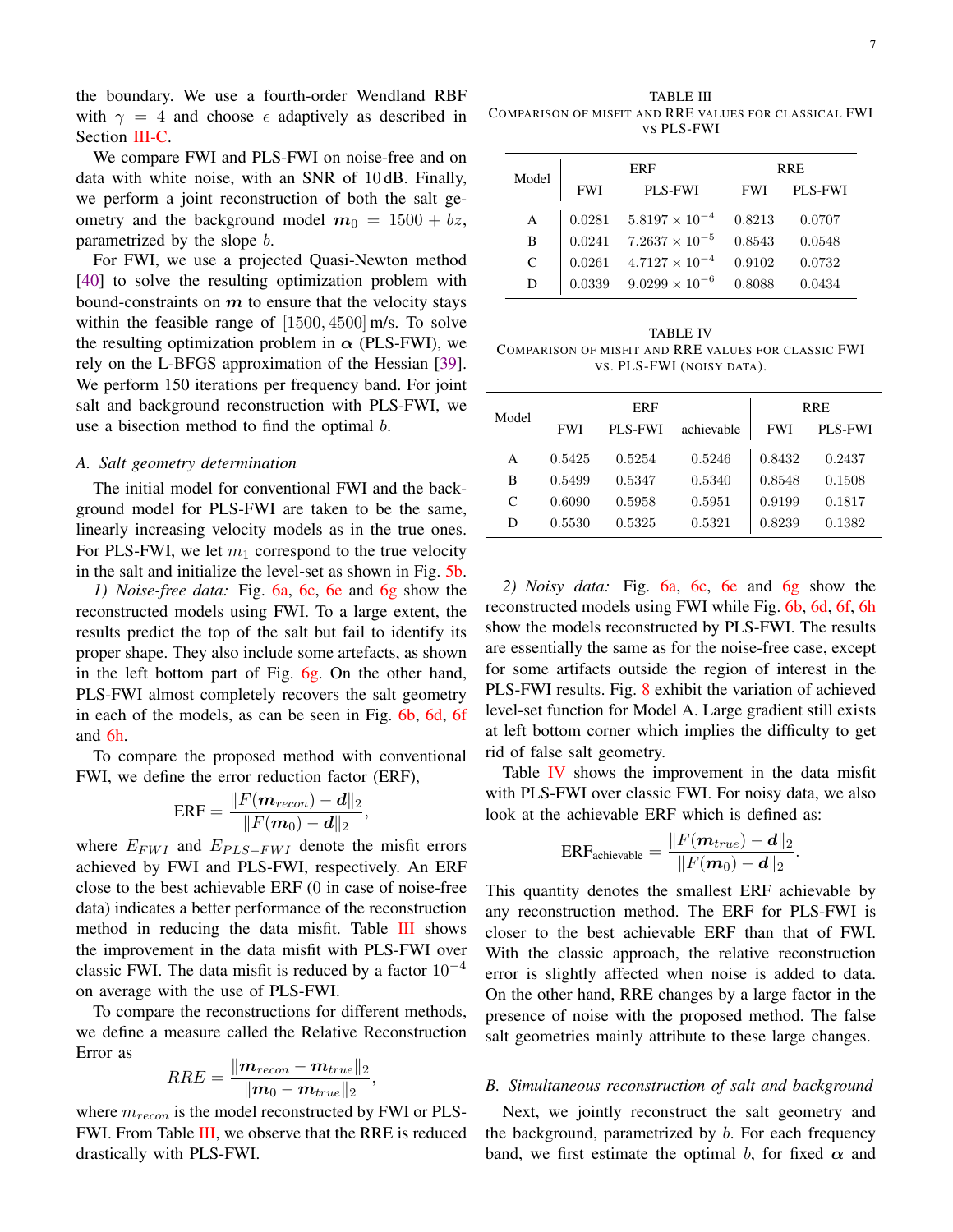<span id="page-7-4"></span>

<span id="page-7-6"></span><span id="page-7-1"></span>Fig. 4. Velocity models created for the inversion test. They are referred to as model A  $(a)$ , model B  $(b)$ , model C  $(c)$  and model D  $(d)$ .

<span id="page-7-2"></span>

<span id="page-7-3"></span>Fig. 5. (a) Source and receivers for the simulation. Sources are placed on top, receivers at a depth of 50 m. The two ray paths separate the region recoverable by inversion from the shaded non-recoverable part [\[20\]](#page-10-24). (b) Placements of RBF on the computational grid (denoted by thick black line). To initialize the zero contour of the level set (green line) that defines the salt body, a few RBFs around the center have been allocated positive values (denoted by red plusses), others are negative (denoted by blue dots).

setting  $\epsilon = 0$ , using a bisection method and subsequently estimate the salt geometry with PLS-FWI (Algorithm [1\)](#page-5-2).

Fig. [9a,](#page-10-25) [9b,](#page-10-26) [9c](#page-10-27) and [9d](#page-10-28) show the reconstructed models for noisy data. The salt geometry is accurately predicted, but contains a few artifacts. Table [V](#page-7-8) indicates the predicted values of b in each of the models, which are very close to true value of  $b = 0.8333$ .

# V. DISCUSSIONS AND CONCLUSION

<span id="page-7-0"></span>Accurately determining the geometry of subsurface salt bodies from seismic data is a difficult problem. When

<span id="page-7-8"></span><span id="page-7-7"></span><span id="page-7-5"></span>TABLE V RECOVERED VALUES OF b FOR DIFFERENT MODELS (NOISY DATA).

| Model |                                                                                               |  |  |
|-------|-----------------------------------------------------------------------------------------------|--|--|
|       | $\begin{array}{ c c c c c c } \hline 0.8351 & 0.8352 & 0.8345 & 0.8333 \\ \hline \end{array}$ |  |  |

casting the inverse problem into a non-linear data-fitting problem, both the presence of local minima and the illposedness of the problem prevent accurate recovery of the salt-geometry. We have investigated the application of a parametric level-set method to address this problem. We represent the Earth model as a continuously varying background with an embedded salt body.The salt geometry is described by the zero contour of a level-set function, which in turn is represented with a relatively small number of radial basis functions. This formulation includes some additional parameters such as the width of the basis functions and the smoothness of the Heaviside function. The latter is of particular importance as it controls the sensitivity to changes in the salt geometry. We propose a robust algorithm that adaptively chooses the required smoothness parameter and tested the method on a suite of idealized Earth models with different salt geometries. For a fixed and accurate background model, the level-set method is shown to give superior estimates of the salt geometry and is stable against a moderate amount of noise. Additional results demonstrate that is feasible to jointly estimate the background and the salt geometry.

To further develop the method as a viable alternative to conventional full-waveform inversion, tests on more realistic Earth models are needed. In particular, the joint estimation of the background model and salt geometry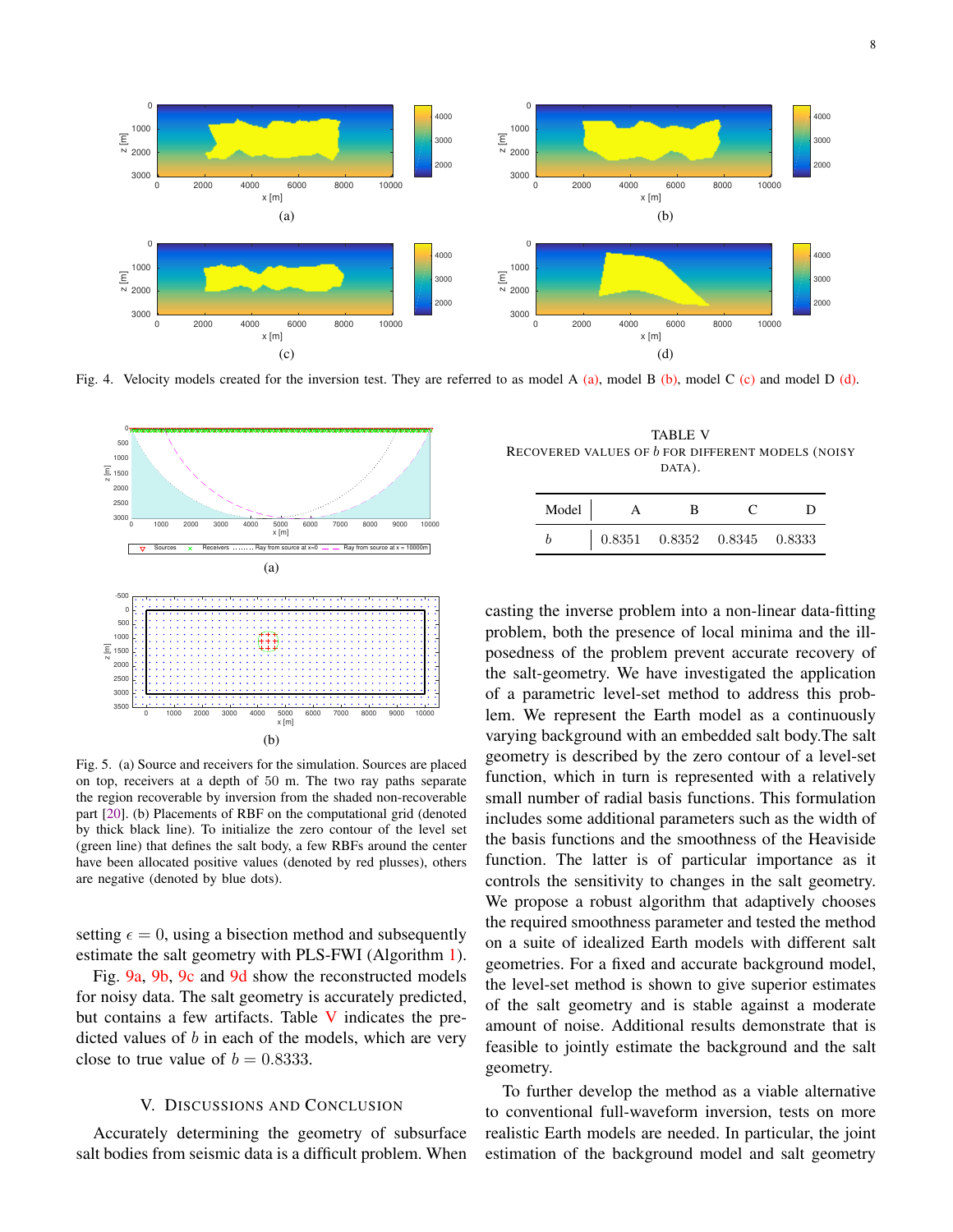<span id="page-8-8"></span><span id="page-8-5"></span><span id="page-8-4"></span>

<span id="page-8-7"></span><span id="page-8-6"></span>Fig. 6. Salt reconstruction with classical FWI and parametric level-set full waveform inversion (PLS-FWI) from noise free data. [\(a\),](#page-8-4) [\(c\),](#page-8-5) [\(e\)](#page-8-6) and  $(g)$  represent models A, B, C, and D, reconstructed with classical full waveform inversion. [\(b\),](#page-8-8) [\(d\),](#page-8-9) [\(f\)](#page-8-10) and [\(h\)](#page-8-11) represent reconstructed model A, B, C, D using PLS-FWI. The red dotted line shows the true geometry of salt.

needs to be investigated further. Even when representing the level-set function with a finite basis, there are many level-set functions that result in the same salt geometry. To address this issue, additional regularization is needed. An often-used approach is to re-initialize the levelset function by solving an Eikonal equation. In the parametric framework, this can be included by adding the discretized Eikonal equation as a regularization term.

In this paper, we fixed RBF grid *a priori*. For very complex salt-geometries, this may no longer be feasible as it would require too many nodes for their accurate representation. An adaptive choice of the RBF grid may address this problem but it is not obvious how to refine the grid.

#### ACKNOWLEDGMENT

This work is part of the Industrial Partnership Programme (IPP) 'Computational sciences for energy research' of the Foundation for Fundamental Research on Matter (FOM), which is part of the Netherlands Organisation for Scientific Research (NWO). This research programme is co-financed by Shell Global Solu<span id="page-8-11"></span><span id="page-8-10"></span><span id="page-8-9"></span>tions International B.V. The second author is financially supported by the Netherlands Organisation for Scientific Research (NWO) as part of research programme 613.009.032. We acknowledge Seismic Laboratory for Modeling and Imaging (SLIM) at University of British Columbia (UBC) for providing computational software. They thank Eldad Haber for stimulating discussions and pointing out the applicability of the parametric level-set method.

#### **REFERENCES**

- <span id="page-8-3"></span>[1] A. Aghasi, M. Kilmer, and E. L. Miller. Parametric level set methods for inverse problems. *SIAM Journal on Imaging Sciences*, 4(2):618–650, 2011.
- <span id="page-8-1"></span>[2] A. Y. Anagaw and M. D. Sacchi. Edge-preserving seismic imaging using the total variation method. *Journal of Geophysics and Engineering*, 9(2):138, 2012.
- <span id="page-8-2"></span>[3] A. Asnaashari, R. Brossier, S. Garambois, F. Audebert, P. Thore, and J. Virieux. Regularized seismic full waveform inversion with prior model information. *Geophysics*, 78(2):R25–R36, 2013.
- <span id="page-8-0"></span>[4] A. Bayliss and E. Turkel. Radiation boundary conditions for wave-like equations. *Communications on Pure and Applied Mathematics*, 33(6):707–725, 1980.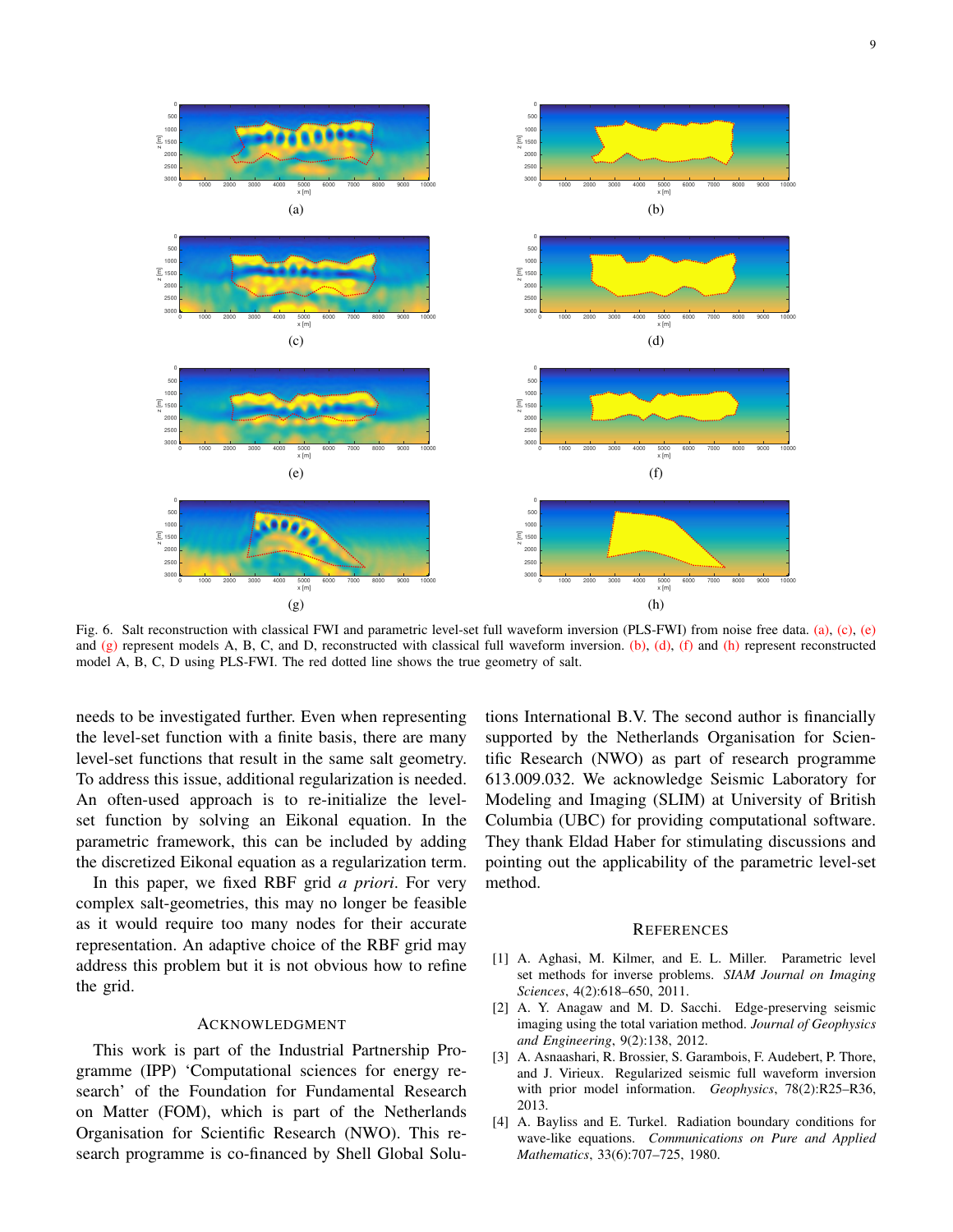

Fig. 7. Salt reconstruction with classic FWI and Parametric level-set full waveform inversion (PLS-FWI) with noisy data of SNR 10 dB. [\(a\),](#page-8-4) [\(c\),](#page-8-5) [\(e\),](#page-8-6) [\(g\)](#page-8-7) represent reconstructed model A, B, C, D with classic full waveform inversion respectively. [\(b\),](#page-8-8) [\(d\),](#page-8-9) [\(f\),](#page-8-10) [\(h\)](#page-8-11) represent reconstructed model A, B, C, D with PLS-FWI respectively. Red dotted line shows the true geometry of salt.



<span id="page-9-14"></span>Fig. 8. Gradient of the final level set function for model A with noisy data.

- <span id="page-9-11"></span>[5] P. Bharadwaj, W. A. Mulder, and G. G. Drijkoningen. Full waveform inversion with an auxiliary bump functional. *Geophysical Journal International*, 206(2):1076–1092, 2016.
- <span id="page-9-10"></span>[6] R. Brossier, S. Operto, and J. Virieux. Seismic imaging of complex onshore structures by 2D elastic frequency-domain fullwaveform inversion. *Geophysics*, 74(6):WCC105–WCC118, 2009.
- <span id="page-9-13"></span>[7] M. D. Buhmann. Radial basis functions: theory and implementations. *Cambridge Monographs on Applied and Computational Mathematics*, 12:147–165, 2003.
- <span id="page-9-9"></span>[8] C. Bunks, F. M. Saleck, S. Zaleski, and G. Chavent. Multiscale seismic waveform inversion. *Geophysics*, 60(5):1457–1473, 1995.
- <span id="page-9-0"></span>[9] J. Carcione, G. C. Herman, and A. P. E. ten Kroode. Seismic modeling. *Geophysics*, 67(4):1304–1325, 2002.
- <span id="page-9-2"></span>[10] W. C. Chew and Q. H. Liu. Perfectly matched layers for elastodynamics: a new absorbing boundary condition. *Journal*

*of Computational Acoustics*, 4(4):341–359, 1996.

- <span id="page-9-3"></span>[11] R. W. Clayton and B. Engquist. Absorbing boundary conditions for wave-equation migration. *Geophysics*, 45(5):895–904, 1980.
- <span id="page-9-6"></span>[12] Y. A. Erlangga and F. J. Herrmann. An iterative multilevel method for computing wavefields in frequency-domain seismic inversion. In *SEG Technical Program Expanded Abstracts*. Society of Exploration Geophysicists, 2008.
- <span id="page-9-7"></span>[13] O. G. Ernst and M. J. Gander. Why it is difficult to solve Helmholtz problems with classical iterative methods. In *Numerical Analysis of Multiscale Problems*, pages 325–363. 2012.
- <span id="page-9-12"></span>[14] E. Esser, L. Guasch, T. van Leeuwen amd A. Y. Aravkin, and F. J. Herrmann. Automatic salt delineation — Wavefield Reconstruction Inversion with convex constraints. In *SEG Technical Program Expanded Abstracts 2015*, pages 1337– 1343. Society of Exploration Geophysicists, 2015.
- <span id="page-9-4"></span>[15] A. George and J. W.-H. Liu. *Computer Solution of Large Sparse Positive Definite Systems*. Prentice-Hall, Englewood Cliffs, NJ, 1981.
- <span id="page-9-8"></span>[16] Eldad Haber, Uri M Ascher, and Doug Oldenburg. On optimization techniques for solving nonlinear inverse problems. *Inverse Problems*, 16(5):1263–1280, 2000.
- <span id="page-9-5"></span>[17] B. Hustedt, S. Operto, and J. Virieux. Mixed-grid and staggered-grid finite-difference methods for frequency-domain acoustic wave modelling. *Geophysical Journal International*, 157(3):1269–1296, 2004.
- <span id="page-9-1"></span>[18] Churl-Hyun Jo, Changsoo Shin, and Jung Hee Suh. An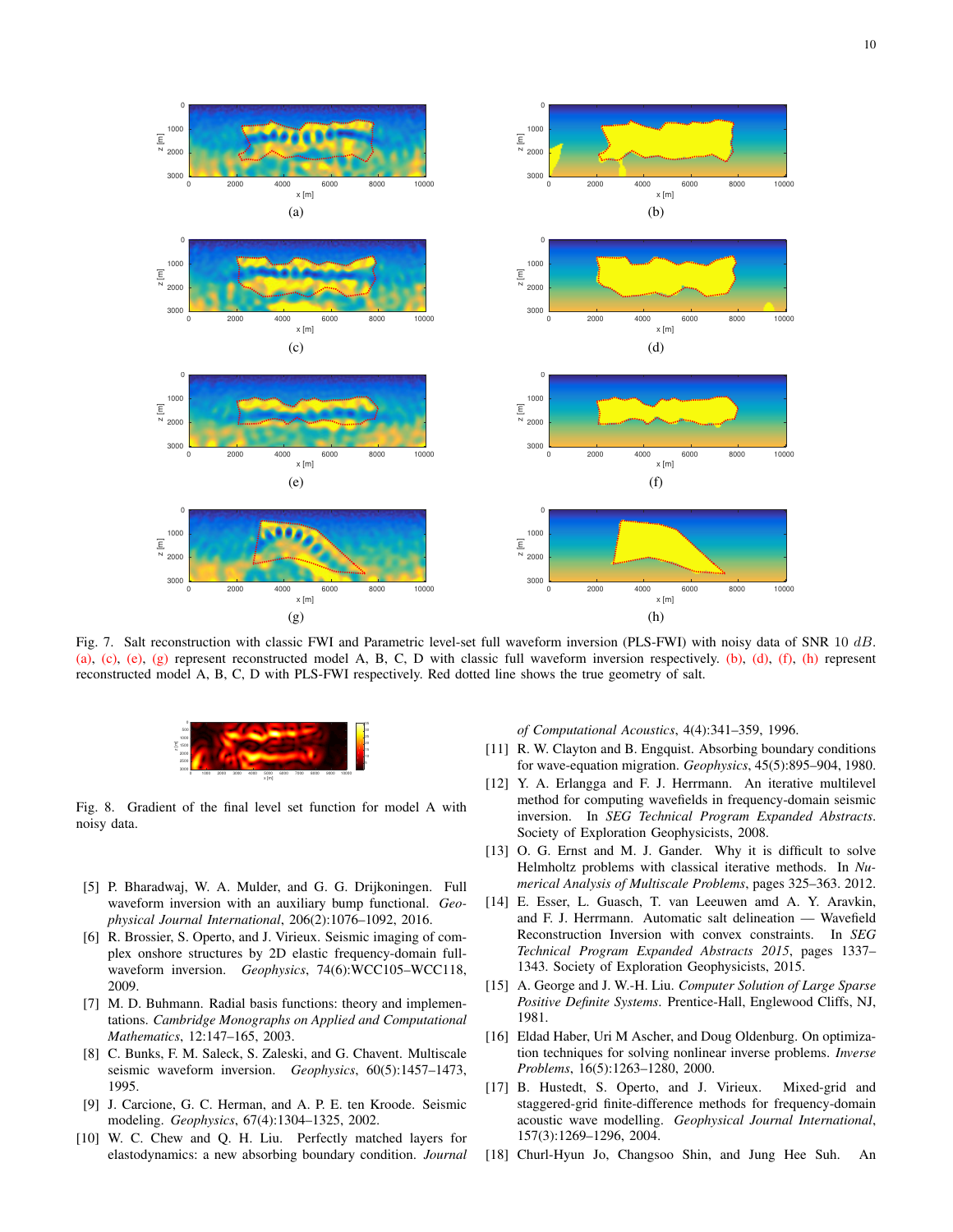<span id="page-10-25"></span>

<span id="page-10-27"></span>Fig. 9. Simultaneous reconstruction of salt and background with Parametric level-set full waveform inversion (PLS-FWI) on noisy data with SNR 10 dB. [\(a\),](#page-10-25) [\(b\),](#page-10-26) [\(c\),](#page-10-27) [\(d\)](#page-10-28) represent reconstructed model A, B, C, D respectively. Red dotted line shows the true geometry of salt.

optimal 9-point, finite-difference, frequency-space, 2-d scalar wave extrapolator. *Geophysics*, 61(2):529–537, 1996.

- <span id="page-10-4"></span>[19] H. Knibbe, W. A. Mulder, C. W. Oosterlee, and C. Vuik. Closing the performance gap between an iterative frequency-domain solver and an explicit time-domain scheme for 3D migration on parallel architectures. *Geophysics*, 79(2):S47–S61, 2014.
- <span id="page-10-24"></span>[20] B. N. Kuvshinov and W. A. Mulder. The exact solution of the time-harmonic wave equation for a linear velocity profile. *Geophysical Journal International*, 167(2):659–662, 2006.
- <span id="page-10-14"></span>[21] Y. Lin and L. Huang. Acoustic- and elastic-waveform inversion using a modified total-variation regularization scheme. *Geophysical Journal International*, 200(1):489–502, 2014.
- <span id="page-10-1"></span>[22] Kurt J Marfurt. Accuracy of finite-difference and finite-element modeling of the scalar and elastic wave equations. *Geophysics*, 49(5):533–549, 1984.
- <span id="page-10-20"></span>[23] Charles A Micchelli. Interpolation of scattered data: distance matrices and conditionally positive definite functions. In *Approximation theory and spline functions*, pages 143–145. Springer, 1984.
- <span id="page-10-2"></span>[24] Dong-Joo Min, Changsoo Shin, R Gerhard Pratt, and Hai Soo Yoo. Weighted-averaging finite-element method for 2d elastic wave equations in the frequency domain. *Bulletin of the Seismological Society of America*, 93(2):904–921, 2003.
- <span id="page-10-16"></span>[25] W. A. Mulder, S. Osher, and J. A. Sethian. Computing interface motion in compressible gas dynamics. *Journal of Computational Physics*, 100(2):209–228, 1992.
- <span id="page-10-9"></span>[26] W. A. Mulder and R.-E. Plessix. Time-versus frequencydomain modelling of seismic wave propagation. In *64th EAGE Conference & Exhibition*, 2002.
- <span id="page-10-3"></span>[27] S. Operto, J. Virieux, P. Amestoy, J.-Y. LíExcellent, L. Giraud, and H. Ben Hadj Ali. 3D finite-difference frequencydomain modeling of visco-acoustic wave propagation using a massively parallel direct solver: A feasibility study. *Geophysics*, 72(5):SM195–SM211, 2007.
- <span id="page-10-17"></span>[28] S. Osher and R. P. Fedkiw. Level set methods: an overview and some recent results. *Journal of Computational Physics*, 169(2):463–502, 2001.
- <span id="page-10-18"></span>[29] Stanley Osher and James A Sethian. Fronts propagating with curvature-dependent speed: algorithms based on hamilton-jacobi formulations. *Journal of computational physics*, 79(1):12–49, 1988.
- <span id="page-10-5"></span>[30] R.-E. Plessix. A review of the adjoint-state method for comput-

<span id="page-10-28"></span><span id="page-10-26"></span>ing the gradient of a functional with geophysical applications. *Geophysical Journal International*, 167(2):495–503, 2006.

- <span id="page-10-13"></span>[31] R.-E. Plessix, G. Chavent, and Y.-H. De Roeck. Waveform inversion of reflection seismic data for kinematic parameters by local inversion. *SIAM Journal on Scientific Computing*, 20(3):1033–1052, 1999.
- <span id="page-10-19"></span>[32] M. J. D. Powell. Radial basis functions for multivariable interpolation: a review. In *Algorithms for approximation*, pages 143–167. Clarendon Press, 1987.
- <span id="page-10-11"></span>[33] R. G. Pratt and M. H. Worthington. Inverse theory applied to multi-source cross-hole tomography. part 1: Acoustic waveequation method. *Geophysical Prospecting*, 38(3):287–310, 1990.
- <span id="page-10-8"></span>[34] R Gerhard Pratt, Changsoo Shin, and GJ Hick. Gauss–newton and full newton methods in frequency–space seismic waveform inversion. *Geophysical Journal International*, 133(2):341–362, 1998.
- <span id="page-10-6"></span>[35] C. D. Riyanti, Y. A. Erlangga, R.-E. Plessix, W. A. Mulder, C. Vuik, and C. Oosterlee. A new iterative solver for the timeharmonic wave equation. *Geophysics*, 71(5):E57–E63, 2006.
- <span id="page-10-15"></span>[36] Leonid I Rudin, Stanley Osher, and Emad Fatemi. Nonlinear total variation based noise removal algorithms. *Physica D: Nonlinear Phenomena*, 60(1):259–268, 1992.
- <span id="page-10-7"></span>[37] Yousef Saad. *Iterative methods for sparse linear systems*. Siam, 2003.
- <span id="page-10-10"></span>[38] F. Santosa and W. W. Symes. *An analysis of least-squares velocity inversion*. Geophysical monograph series. Society of exploration geophysicists, 1989.
- <span id="page-10-23"></span>[39] M. Schmidt. minfunc: unconstrained differentiable multivariate optimization in matlab, 2005.
- <span id="page-10-22"></span>[40] M. W. Schmidt, E. Van Den Berg, M. P. Friedlander, and K. P. Murphy. Optimizing costly functions with simple constraints: A limited-memory projected quasi-Newton algorithm. In *AIS-TATS*, volume 5, page 2009, 2009.
- <span id="page-10-0"></span>[41] C. Shin and H. Sohn. A frequency-space 2-D scalar wave extrapolator using extended 25-point finite-difference operator. *Geophysics*, 63(1):289–296, 1998.
- <span id="page-10-21"></span>[42] C. Da Silva and F. J. Herrmann. *A unified 2D/3D software environment for large-scale time-harmonic full-waveform inversion*, pages 1169–1173. 2016.
- <span id="page-10-12"></span>[43] L. Sirgue and R. G. Pratt. Efficient waveform inversion and imaging: A strategy for selecting temporal frequencies. *Geophysics*, 69(1):231–248, 2004.